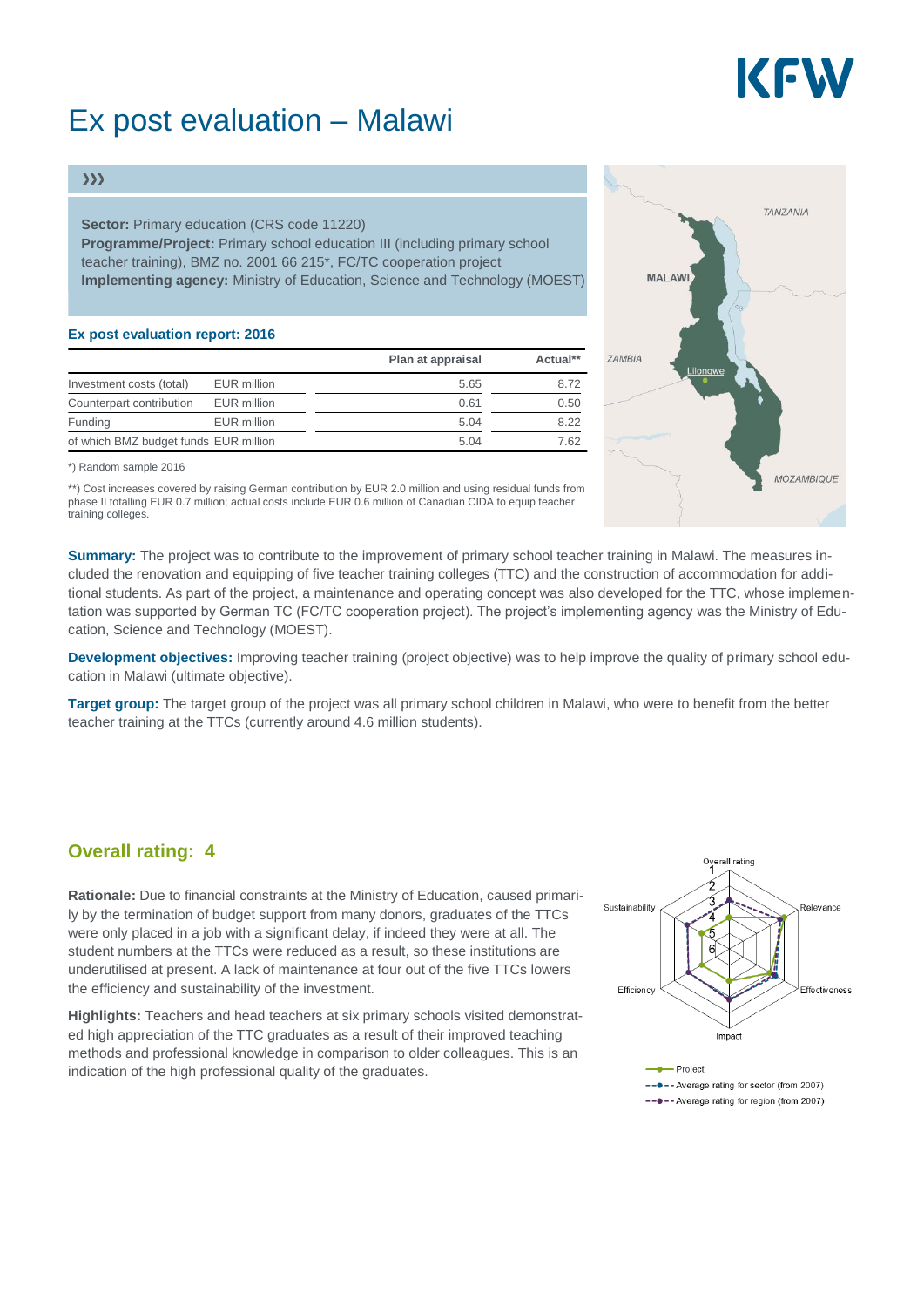# KFW

## Rating according to DAC criteria

### **Overall rating: 4**

#### **Relevance**

Learning performance studies over the past decade indicate an extremely low level in Malawi. In 2004, at the time of the appraisal for the project evaluated here, the completion rate for primary school education was 58 %, which was slightly below the average for Sub-Saharan Africa (SSA) (60 %). Dropout and repetition rates were above the regional average. Various studies indicate that teacher training and the number of pupils per teacher can significantly influence learning outcomes, repetition rates and completion rates. Malawi's pupil–teacher ratio was 72:1 at the time of the appraisal. Measured against the UNESCO guideline of 40:1 and the average for Sub-Saharan Africa at the time of 44:1, this is extremely high. The numbers were even higher in Malawi's rural areas and for lower grades. The lack of primary school teachers was therefore a core problem of the education sector in Malawi.

The Teacher Training Colleges (TTCs) consistently had a higher demand for places than they were able to provide, were at times utilised beyond their capacities, and were mostly in poor condition at the time of the appraisal. From today's point of view, the renovation and capacity expansion of the TTCs which allowed to train more teachers therefore seems a sensible approach for contributing towards the improvement of teacher training and the quality of primary education. However, further important conditions (see Impact) are lacking for a coherent results chain. Malawi's key document for policy-making in the education sector at the time of the project appraisal (PA), the Policy and Investment Framework (PIF), provided for reducing the pupil–teacher ratio to 60:1. The FC project therefore fit well into the national strategy for the education sector.

The donor activities are aligned to the sectoral plan and complement each other well. GIZ supports the revision of the current curriculum for teacher training, amongst other measures, and has placed Development Advisors in the TTCs who are committed to improving teaching methods. The World Bank has supported the Human Resources department of MOEST in developing a database of teachers, among other things. USAID is working to improve reading ability among primary school pupils. DFID is working on a project to keep girls in school (including the construction of sanitary facilities, scholarships, and conditional cash transfers).

The project forms part of the priority area for cooperation between the German Federal Government and Malawi. It was directly linked to the FC measure Primary School Education Programme II (BMZ No. 1999 66 128), as part of which primary schools and accommodations for teachers were built and provided with equipment.

The targeted development impacts were also a high priority at international level at the time of the project appraisal (Millennium Development Goal 2: "Achieve Universal Primary Education", Target 2.A: "Ensure that, by 2015, children everywhere, boys and girls alike, will be able to complete a full course of primary schooling").

Overall, the relevance of the project is in line with that of a good project.

#### **Relevance rating: 3**

#### **Effectiveness**

The project objective (outcome) was to contribute to the improvement of primary school teacher training. The indicators were defined as follows: (1) One year after project completion, 744 additional students successfully complete training at the TTCs each year; (2) A functional maintenance system is in place at all TTCs.

The first indicator appears appropriate for measuring the (quantitative) contribution to the improvement of teacher training. Since a number of other TTCs have been opened in Malawi since the appraisal, however, it should be specified that the indicator relates only to the five TTCs involved in the project.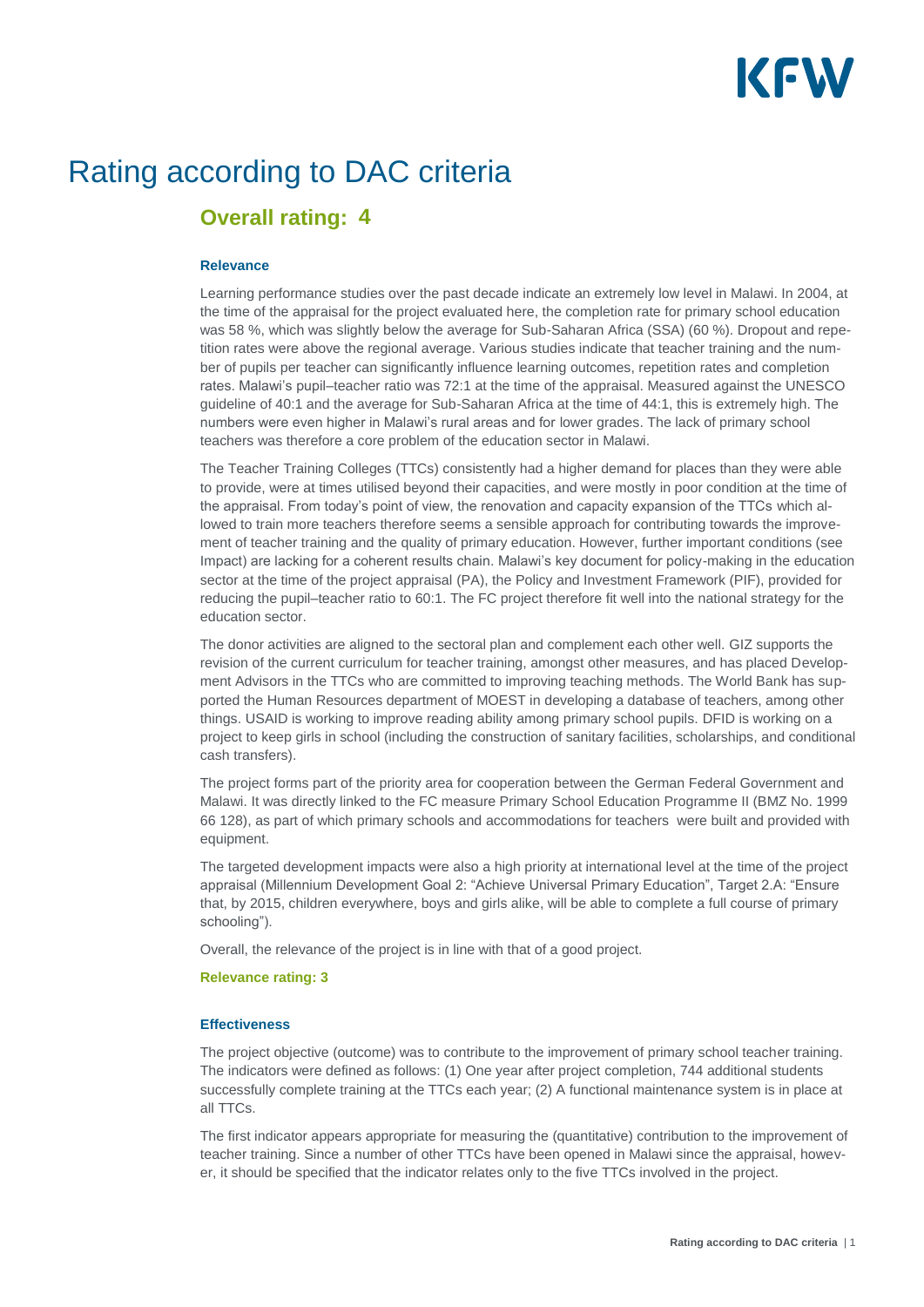

The second indicator will not be used to assess effectiveness as it a) does not measure the improvement in teacher training, and thus does not fit with the project objective and b) is more suitable for measuring success at the output level.

The number of students enrolled (2) and the bed occupancy rates for the student residences of the five TTCs (3) shall be used as additional indicators for measuring effectiveness in the ex post evaluation.

The development of the project objective indicators can be summarised as follows:

| <b>Indicator</b>                                                                                                                     | <b>Status at PA</b><br>(2004) | <b>Target value at</b><br><b>PA</b> | Ex post<br>evaluation (2015)                        |
|--------------------------------------------------------------------------------------------------------------------------------------|-------------------------------|-------------------------------------|-----------------------------------------------------|
| (1) One year after project com-<br>pletion, 744 additional students<br>successfully complete training<br>at the five TTCs each year. | <b>Total 2,200</b>            | Total 2,944*                        | Total<br>3,324(2013)<br>3,713 (2014)<br>3,292(2015) |
| (2) Number of students enrolled<br>in the five TTCs supported by<br>the project                                                      | 2,228 (2005)                  |                                     | 1.898                                               |
| (3) Bed occupancy rates of<br>student residences (number of<br>students/number of beds)                                              | 100 % (2005)                  |                                     | 61%                                                 |

\*Reduced from an original 3,000, since one of the designated TTCs was converted into a university and was thus excluded from the project.

Source: Department for Teacher Education, MOEST; TTC GIZ Development Advisors (by e-mail, April-June 2016). The figures refer only to the five TTCs supported by FC. These were the only TTCs in Malawi at the time of the PA; there are now a total of eight public and four private TTCs.

In 2013, 3,324 students successfully completed their training at the five TTCs; in 2014 this number was 3,713 and in 2015 it was 3,292. The project objective indicator (1) was achieved and exceeded in this respect, while it should be noted that the number of graduates fell in 2015. It does not appear that the increase in the number of students attending the TTCs resulted in any decline in terms of the quality of teaching, as the proportion of students who pass the centrally assessed final exams has increased from about 85 % to over 90 % in the last 10 years.

By 2014, the additional accommodations that had been created were at full capacity, which resulted in a higher number of graduates, as mentioned above. In 2014, however, all TTCs were instructed to reduce their student numbers, as the Malawian government did not have a large enough budget to place all future graduates in teaching jobs. The TTCs currently utilise only 61 % of their accommodation facilities on average. In all supported TTCs, with the exception of Karonga, the number of beds currently being utilised is even lower than the number available before the project. Consequently, the number of graduates will also drop below the number prior to the intervention.

In summary, we conclude that the results are marginally satisfactory.

#### **Effectiveness rating: 3**

#### **Efficiency**

The total costs of the project amounted to EUR 8.72 million, roughly 54 % above plan as at the project appraisal. The costs for accommodation were between 190 and 240 EUR/m². When compared to the average construction costs for simple, one-storey buildings in Malawi, which range between 170 and 300 EUR/m², this seems appropriate.

With a share of 24 %, the consulting services made up a relatively large share of the total costs (EUR 2.1) million) when compared with the guideline value of 20 % (based on KfW's experience). This is due to the relatively long implementation phase of approximately eight years.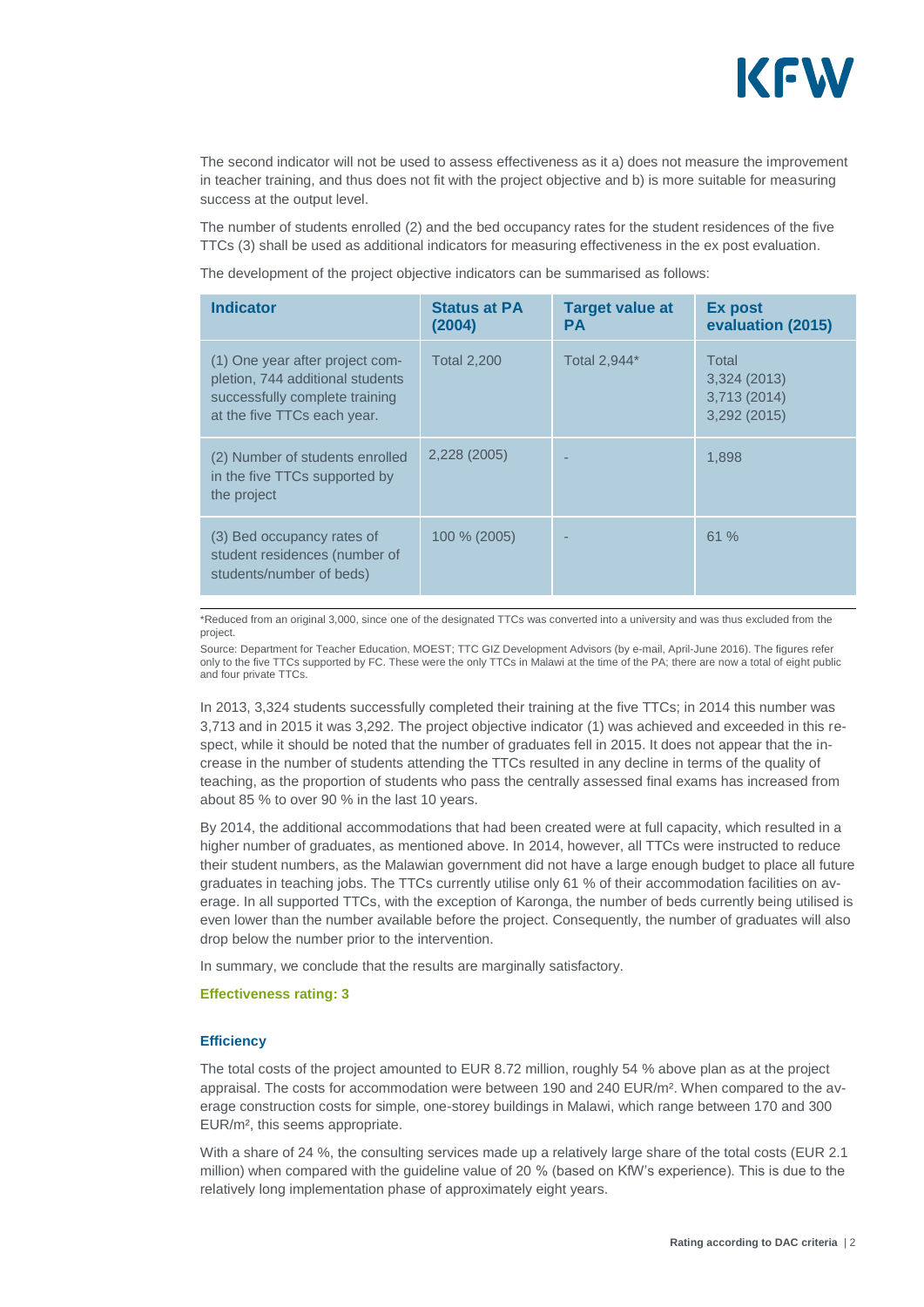

The costs increased significantly during the implementation, which also resulted in an increase in the German contribution of EUR 2 million<sup>1</sup>. The elevated costs were mainly due to (1) increases in the price of building materials, (2) the need for unforeseen additional measures (e.g. sewage disposal, the security wall for the TTC Blantyre) and (3) delays in construction, resulting in increased costs for construction and consulting contracts. These cost increases were partly compensated by savings made in the renovation measures (mainly kitchens, administrative buildings and common areas) and reductions in non-essential construction measures (coating, tiling, roofing over pathways, thermal insulation of roofs).

The implementation was delayed considerably. Thirty months were envisaged for implementation at the project appraisal. In the end, however, implementation took 99 months (July 2004 to October 2012). Even after deducting the temporary interruption, 78 months were needed for the implementation. However, when compared to other projects in the education sector which involve the construction of simple school or teaching buildings, a project duration of over eight years does not appear unusual<sup>2</sup>.

The significant deterioration and lack of maintenance of the financed infrastructure indicates a lack of efficiency with regard to the resources used (see further explanations on maintenance in the section entitled Sustainability). Given that a large proportion of graduates in recent years have not been able to find a teaching job until much later, or have not yet begun teaching, and the investments in training have thus far only benefited primary education to a limited extent (see Impact), the allocation efficiency is also below expectations.

Overall, the efficiency of the project is rated unsatisfactory.

#### **Efficiency rating: 4**

#### **Impact**

The ultimate objective of the project in terms of development policy (Impact) was to contribute to improving the quality of primary school education. No indicators were selected at the project appraisal to measure the achievement of objectives. The results chain from the expansion of the TTCs to improvements in the quality of primary education is relatively long. A necessary prerequisite for improving basic education through the training of primary school teachers is the effective introduction of trained teachers into the teaching profession. Therefore, (1) the number of new teacher appointments, and (2) the number of pupils per (trained) teacher are used as auxiliary indicators at the ex post evaluation. Although these do not measure the quality of primary education, they are directly linked to the project and connect the outcome and impact levels.

Another important part of the results chain is that both teachers and pupils attend classes, and that during classes, curriculum-relevant lessons take place. Data on teacher attendance in Malawi is collected at school level and reported to the administration at district level. This data is not systematically evaluated, however. Interviews conducted with pupils, teachers and head teachers at six primary schools in Malawi in the course of the ex post evaluation suggest high levels of pupil and teacher absence, but do not allow any quantifiable conclusions to be drawn. It is therefore unclear to what extent teacher and pupil absences reduce the potential impacts of the project.

Data on the quality of teaching is not available for Malawi; as a result, this aspect cannot be investigated further as part of the evaluation.

Various indicators can be used to measure primary school quality, such as repetition rates, dropout rates, completion rates, and learning performance. However, some of these cannot be used for this project, either because there is a lack of meaningful data available (learning performance) or because insufficient time has passed since the project ended (learning performance, completion rates). Repetition and dropout rates are therefore defined as indicators for this evaluation.

The table below provides an overview of indicator development since the project appraisal.

<sup>&</sup>lt;sup>1</sup> In addition to this, around 700,000 EUR in residual funds from phase II were put to use.

<sup>&</sup>lt;sup>2</sup> See, for example, approximately ten years for "Primary Schools I" in Guinea (BMZ No.: 1996 66 595).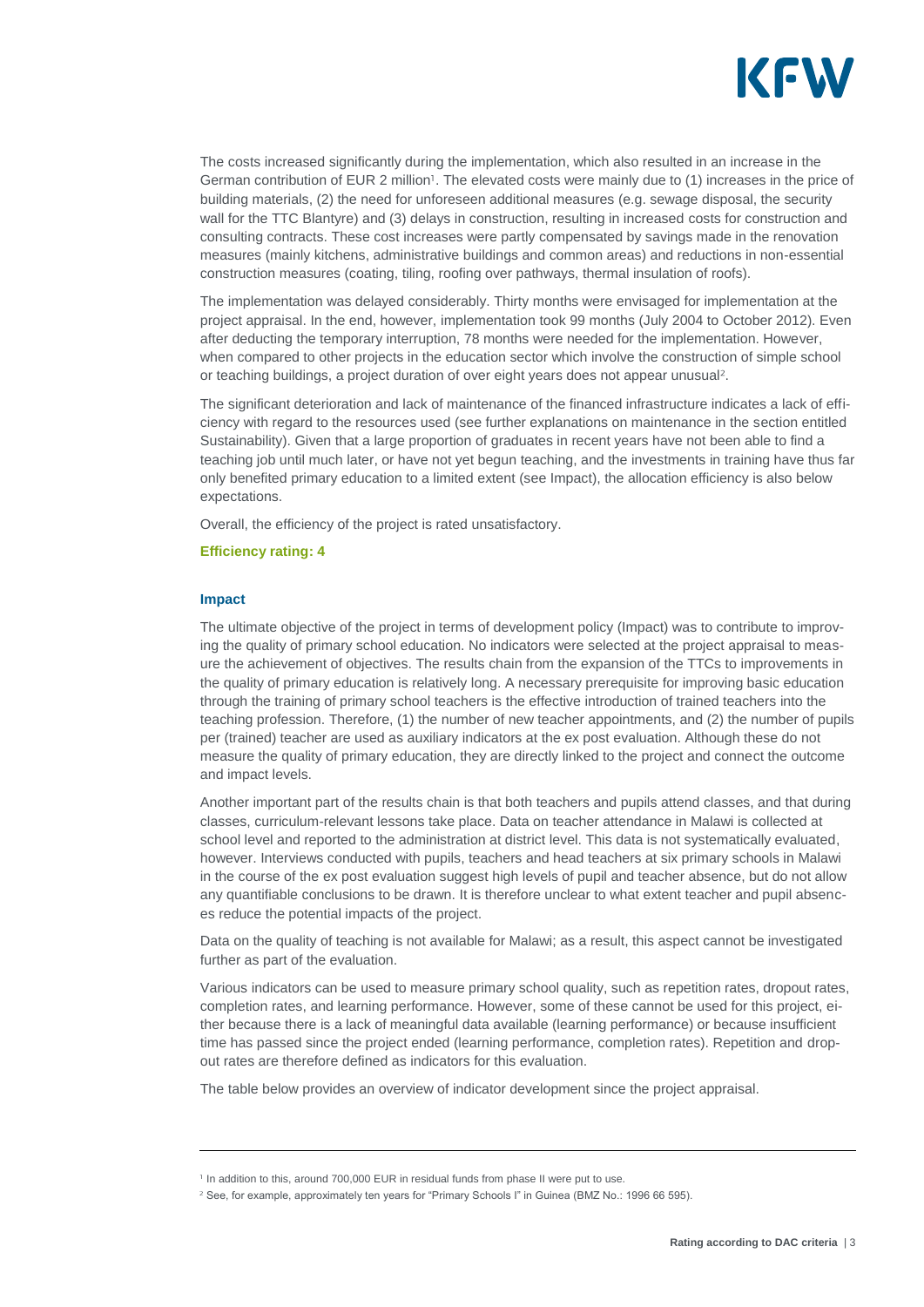

| <b>Indicator</b>                                     | <b>Status at PA</b><br>(2004) | <b>Status at comple-</b><br>tion (2012) | <b>Ex post evaluation</b>             |
|------------------------------------------------------|-------------------------------|-----------------------------------------|---------------------------------------|
| (1) Number of appointments<br>of qualified teachers* | $\Omega$                      | 3,570                                   | 0(2014)<br>0(2015)<br>10,290 (2016)** |
| (2a) Pupils/teacher*                                 | 72                            | 74                                      | 70 (2014)                             |
| (2b) Pupils/trained teacher*                         |                               | 95                                      | 78 (2014)                             |
| (3) Repetition rate                                  | 19 %                          | 19%                                     | 22 % (2015)                           |
| (4) Dropout rate                                     | $11\%$                        | 12%                                     | 10 % (2015)                           |

\*These indicators do not measure the quality of primary education directly, but instead serve as a link between the outcome and the impact level and can be used here as auxiliary indicators.

\*\* The TTC graduates from 2014 were not employed until 2016, and those from 2015 have not yet been employed.

The number of new places for qualified teachers rose significantly, bearing in mind that in 2014 and 2015 no teachers were employed in public primary schools at all. In 2014, more than 10,000 qualified teachers were not hired because the government did not have enough funds to pay their salaries. These teachers were not employed until April 2016, almost two years later. More than 9,000 graduates from the year 2015 have not yet been employed. According to MOEST, however, these graduates should be placed this year. The delays, and thus the teaching capacities which remain untapped over long periods of time, clearly limit the effects of the project on primary education.

The significant reduction in the ratio of pupils to teachers and of pupils to qualified teachers between 2012 and 2014 suggests positive developments, which are likely to become evident in the next few years using further indicators. This can hardly be attributed to the effects of the project, however, since the training to become a primary school teacher in Malawi lasts two years and thus the full impact on primary education would not be felt until two years after completion of the construction measures at the earliest, i.e. from 2014. As mentioned above, however, no TTC graduates were employed in 2014. Nevertheless, some developmental impacts may have been achieved in 2012 and 2013 as some construction measures were completed earlier.

Teachers and head teachers at six primary schools visited demonstrated high appreciation of the TTC graduates as a result of their improved teaching methods and professional knowledge in comparison to older colleagues. This points to the high professional quality of the graduates and thus to their potential to contribute towards improving primary education.

The dropout rate has fallen from 11 % to 10 % since the project appraisal. The repetition rate has risen from 19 % to 22 %. On the basis of these indicators, no clear statement can be made as to whether the quality of primary education has improved or deteriorated since the intervention.

#### **Impact rating: 4**

#### **Sustainability**

It is not conceivable that the financial situation of the Ministry of Education in Malawi will significantly improve in the coming years. The Malawian government has very limited resources overall. Total public expenditure in 2014 was around USD 1.5 billion. Per inhabitant, public expenditure is USD 90, which is less than a quarter of the Sub-Saharan African average (around USD 400 per inhabitant). In OECD countries,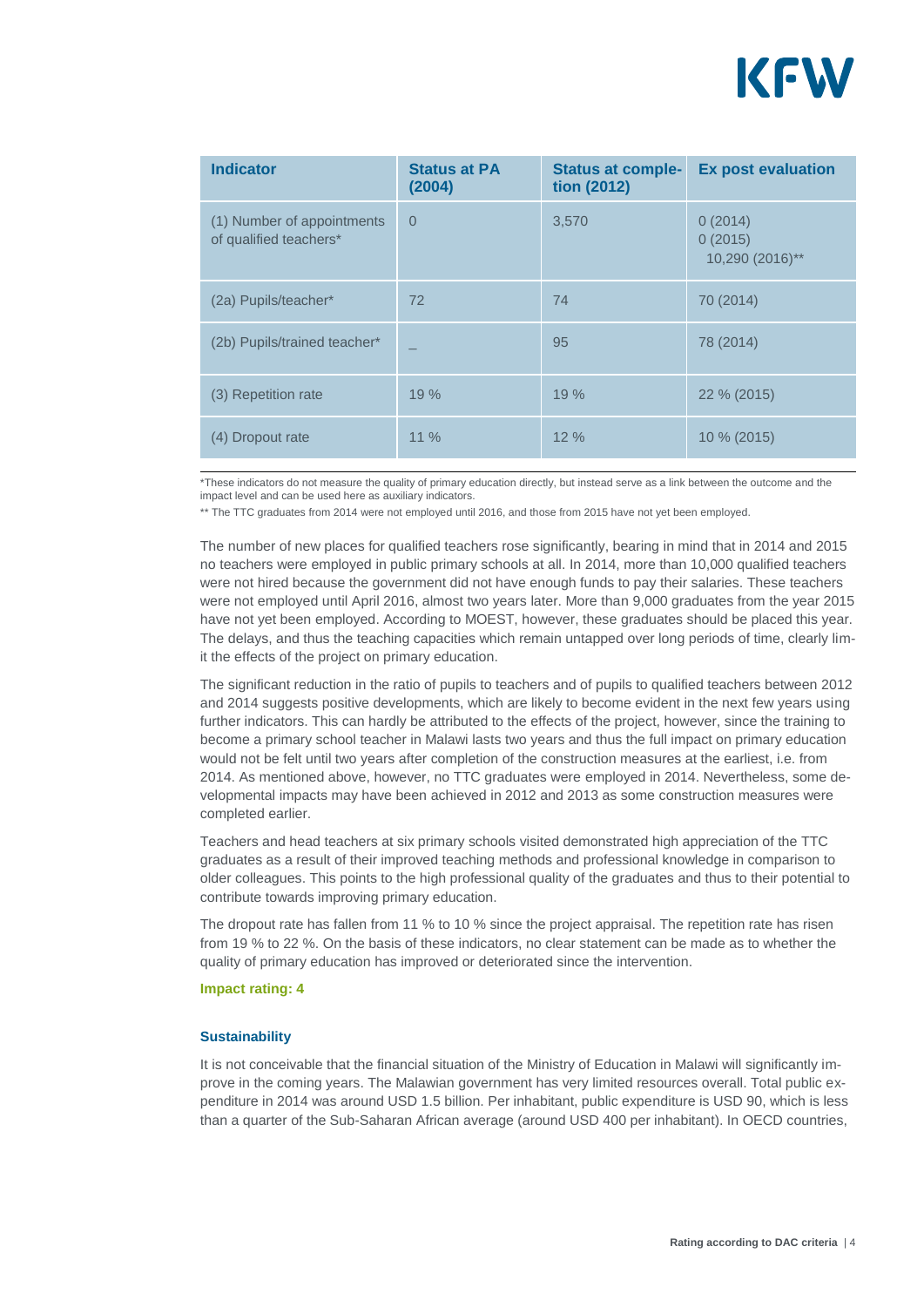

public expenditure per person averages about USD 18,000<sup>3</sup>. With a net ODA ratio of 30 % of its gross national income in 2013, Malawi is very much dependent on ODA. The education budget totalled just under 14 % of the total budget in 2013. Following a corruption scandal in 2013, most donors have discontinued budget support for the education sector for the time being, which has left a considerable gap in the education budget. We therefore do not expect the Ministry of Education to have a great deal of room for manoeuver if external shocks occur (e.g. further reduction of external financing). There are also likely to be significant budget bottlenecks in the coming years, possibly with a negative impact on TTC utilisation and teacher appointments.

It is still unclear how many TTC graduates will be placed in teaching jobs in the coming years. However, the current low levels of TTC capacity utilisation suggest that the number of newly hired teachers will drop over the next two to three years and that it may not be possible to continue the reduction in the pupil– teacher ratio achieved in recent years. With regard to the high population growth in Malawi and the goal that all children complete primary school, it is quite possible that the pupil–teacher ratio will increase once again, with corresponding negative effects on the quality of primary education. The MOEST is considering withdrawing the automatic placement of all graduates in the public school service. Rather, the placement of graduates in public primary schools should be based on available budgets. Additional graduates could look for jobs in private schools. Currently, however, only about 4 % of all primary school teachers in Malawi are employed in private primary schools. Consequently, this alternative is not expected to provide a far-reaching solution.

An important factor for the long-term operation of the improved infrastructure in the TTCs is the implementation of the agreed maintenance concept. Since the majority of the education budget is spent on teachers' salaries, there are hardly any resources available for improving or maintaining infrastructure. Serious deficiencies in financed infrastructure were observed during the evaluation trip (with the exception of St. Joseph's TTC) including, for example, non-functioning toilets, broken windows, missing door locks and water taps, and exposed wiring on sockets. The maintenance manuals for the TTCs developed by the TC as part of the project are not used. In some cases, the head teachers or persons responsible were not aware of these. Smaller maintenance works, such as the replacement of lights or water taps, are carried out by the TTCs. However, TTC representatives reported that the budget provided by the government was not sufficient and was not reliably available (with the exception of the St. Joseph's TTC). In addition, there are frequent incidents of vandalism and theft.

Teacher and pupil absences further hinder the positive effects of the project. The majority of Malawi's primary school children and their families have limited financial resources (around 51 % of the Malawian population live below the national poverty line), HIV prevalence is high at 10 %, and state social protection systems (e.g. to compensate for crop failures or illness) are not widespread. Overall, it cannot be assumed that the target group has many options for adjustment when it is affected by external shocks. For example, some pupils may need to stay at home to care for a sick relative rather than attend school.

Overall, the sustainability is rated as unsatisfactory.

#### **Sustainability rating: 4**

<sup>&</sup>lt;sup>3</sup> The figures for public expenditure for Malawi, SSA and OECD countries come from different databases and are therefore not directly comparable. Furthermore, they do not take into account differences in purchasing power. They serve only as a rough guide.